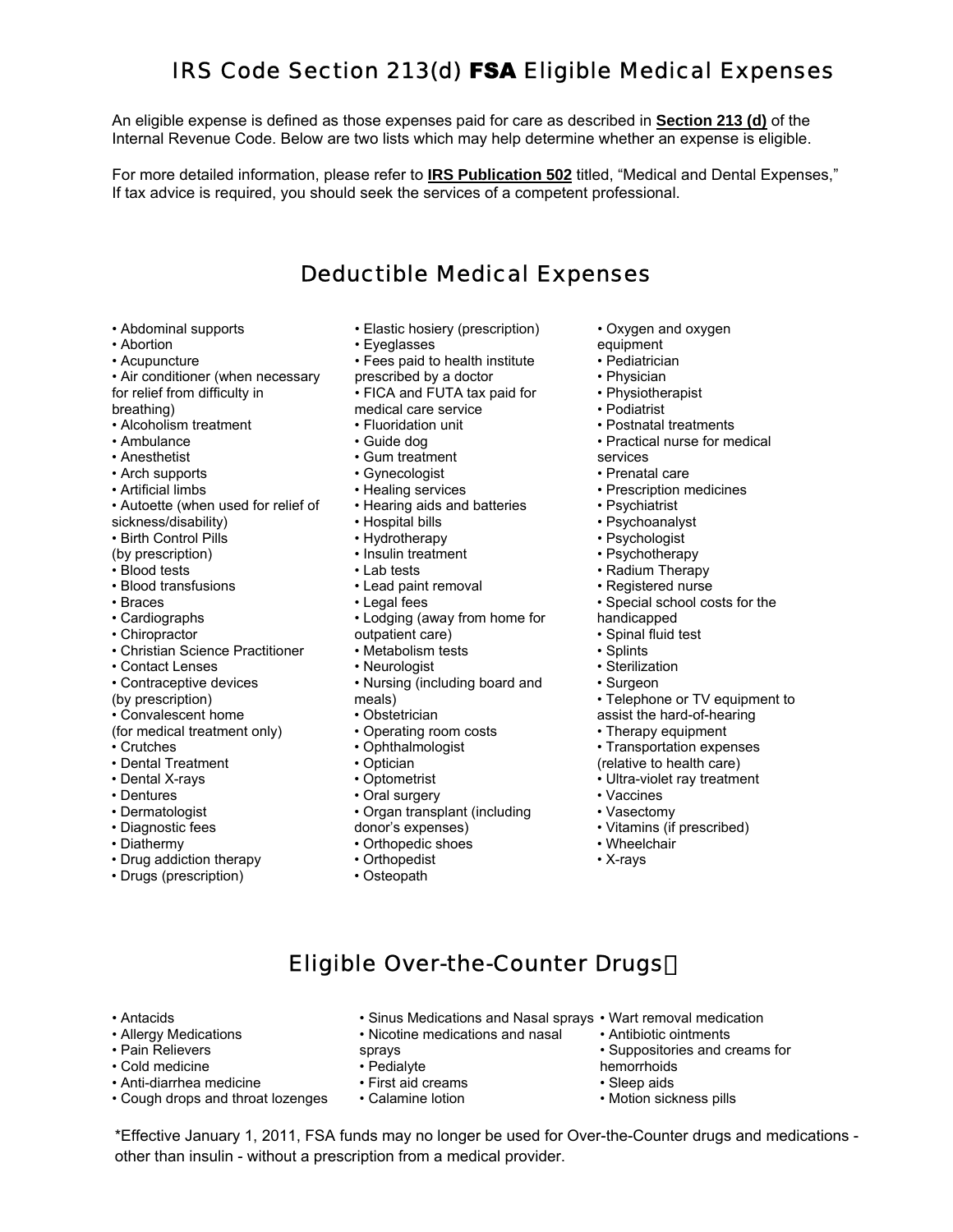#### Non-Deductible Medical Expenses

• Advancement payment for services to be rendered next • Non-prescription medication year

- Athletic Club membership
- • Automobile insurance premium allocable to medical coverage
- Boarding school fees
- Bottled Water
- Commuting expenses of a disabled person
- Cosmetic surgery and procedures
- Cosmetics, hygiene products and similar items
- Funeral, cremation, or burial expenses
- Health programs offered by resort hotels, health clubs, and gyms
- Illegal operations and treatments
- Illegally procured drugs
- Maternity clothes
- 
- Premiums for life insurance, income protection,
- disability,
- loss of limbs, sight or similar benefits • Scientology counseling
- 
- Social activities
- Special foods and beverages
- Specially designed car for the handicapped other than
- an autoette or special equipment
- Stop-smoking programs
- Swimming pool
- Travel for general health improvement
- Tuition and travel expenses a problem child to a particular school
- Weight loss programs

#### Ineligible Over-the-Counter Drugs

- Toiletries (including toothpaste) Vitamins (daily) Vitamins (daily) Acne treatments
- 
- 
- Lip balm (including Chapstick or Carmex) Dietary supplements<br>• Cosmetics (including face cream and moisturizer) Weight loss drugs for general well being • Cosmetics (including face cream and moisturizer)
- Suntan lotion **Figure 1**
- Medicated shampoos and soaps
- 
- Fiber supplements<br>• Dietary supplements
- 
- 
-